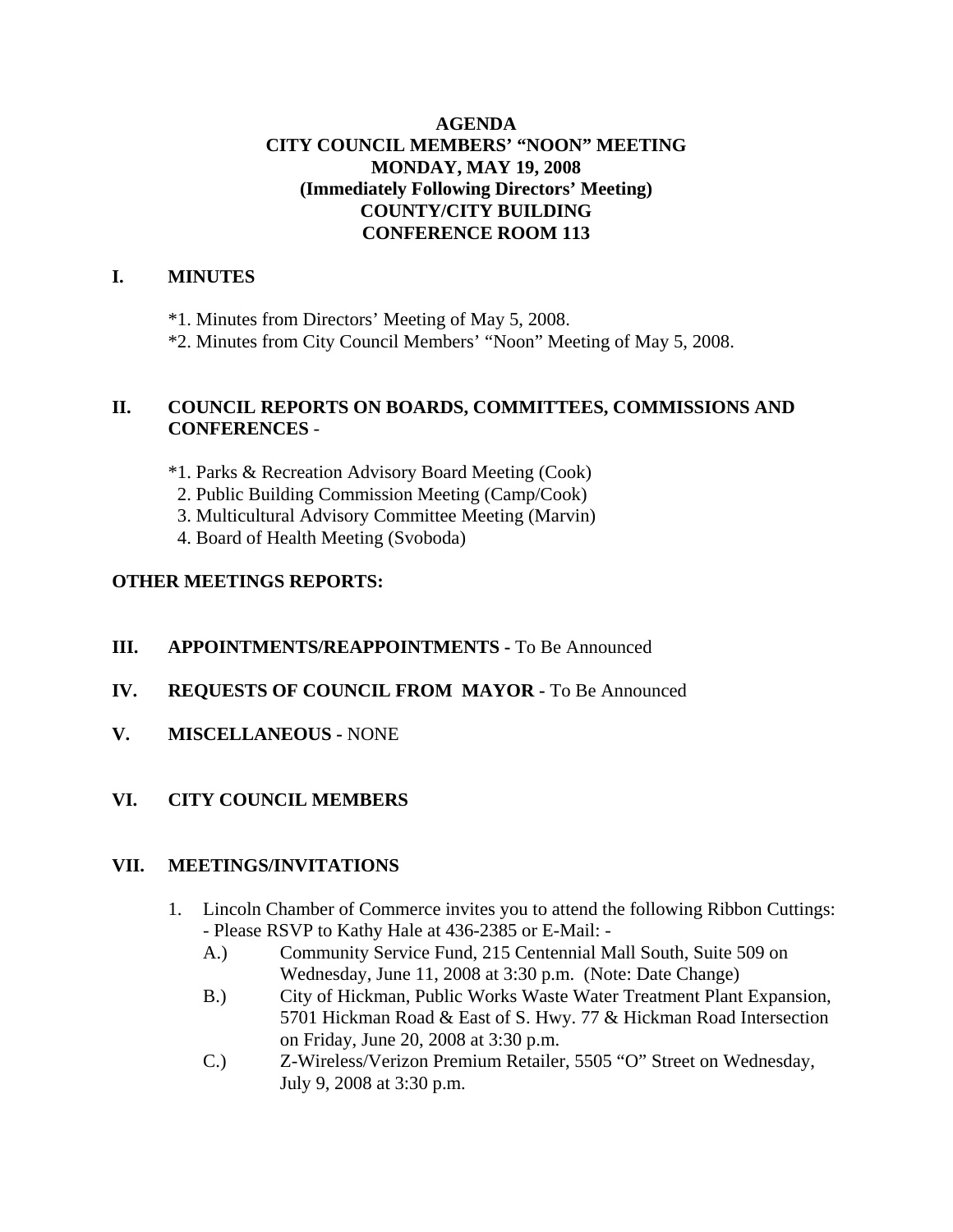- 2. Child Guidance Center-Community Appreciation Party-Open House on Friday, May 30, 2008 from 4:00 p.m. to 7:00 p.m. at 2444 "O" Street - (See Invitation)
- 3. Lincoln Solid Waste Management Association, 58<sup>th</sup> Annual Spring Party on Thursday, June 12, 2008 at The Isles Reception Hall, 6232 Havelock Avenue (north side) - 5:30 p.m., Social Hour - 6:30 p.m., Buffet Dinner - RSVP by June  $9<sup>th</sup>$  to Karen at 475-8360 - (See Invitation)
- 4. 2008 Lincoln & Lancaster County Environmental Leadership Awards Luncheon on Thursday, June 5, 2008 from Noon to 1:30 p.m at the Nebraska Champions Club, 707 Stadium Drive - RSVP by May  $30<sup>th</sup>$  - (See Invitation)
- 5. Lincoln Housing Authority Open House and celebration of the construction of 2979 Dudley Street build by students from Lincoln Northeast High School on Wednesday, May 28, 2008 from 4:00 p.m. to 6:00 p.m. - A Special Program will be held at 5:00 p.m. - (See Invitation)

#### **VIII. ADJOURNMENT**

#### **\*HELD OVER FROM MAY 12, 2008.**

ca051908/tjg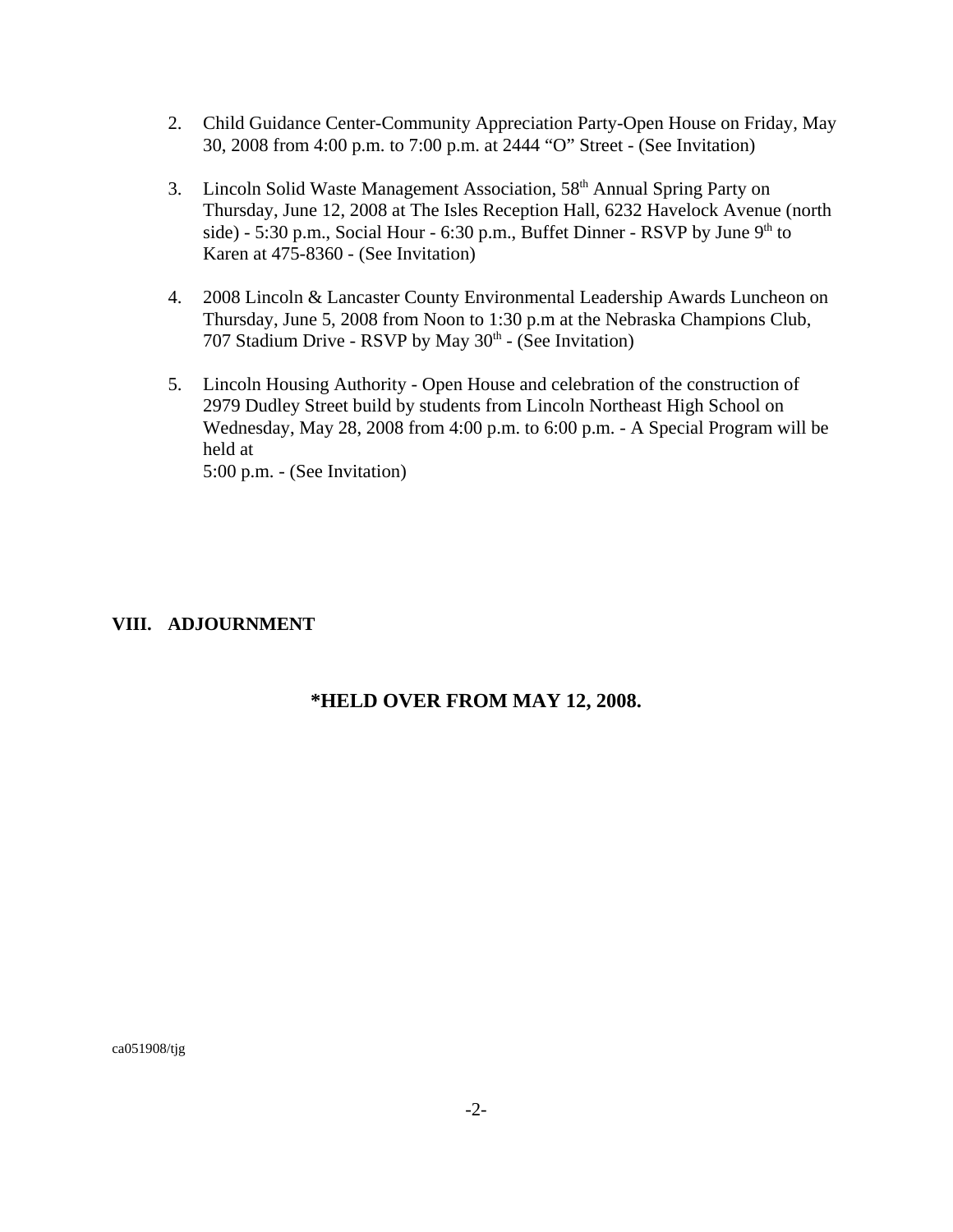#### **MINUTES CITY COUNCIL NOON MEETING MONDAY, MAY 19, 2008**

| <b>Members Present:</b> Dan Marvin, Chair |
|-------------------------------------------|
| Robin Eschliman, Vice Chair               |
| Jonathan Cook                             |
| Doug Emery                                |
| John Spatz                                |
| Ken Svoboda                               |
|                                           |

**Members Absent:** Jon Camp

**Others Present:** Rick Hoppe, Administrative Aide to the Mayor Denise Pearce, Administrative Aide to the Mayor Trish Owen, Administrative Aide to the Mayor

The location of the Nebraska Open Meetings Act announced. The meeting was called to order by Chairman Marvin at 11:23 a.m.

## **I. MINUTES**

\*1. Minutes from Directors' Meeting of May 5, 2008. \*2. Minutes from City Council Members' "Noon" Meeting of May 5, 2008. Chairman Marvin stated with no discussion or corrections the above minutes are approved.

# **II. COUNCIL REPORTS ON BOARDS, COMMITTEES, COMMISSIONS AND CONFERENCES**

## **\*1. Parks & Recreation Advisory Board Meeting Cook**

Cook stated the meeting consisted mainly of budget discussion, the constraints, what cuts will be enforced this year, and what services will be available.

Eschliman questioned bids to non-profit organizations. Hoppe replied not necessarily bids, but working out a relationship for services. Emery commented if a non-profit doesn't come forward services may be cut. Discussion on redefining our relationship with non-profits, providing financial help for them to be the lead agency at schools/programs.

Marvin understood the City's current amount would be granted to the agencies to keep the activities/programs operational. Hoppe replied this amount is one portion but we face other expenses to comply with the State re-certification in child care regulations. Not just the current cost, but escalation of costs in the future.

## **2**. **Public Building Commission Meeting Camp/Cook**

Cook reported discussion was on Hall of Justice space issues. With information regarding plans for having a One Stop Development Center some departments at 555 S.  $10^{th}$  may move, possibly to third floor. One change is the City Attorney's willingness to move to 555 S.  $10<sup>th</sup>$  being comfortable with a security presence without the expense of a screening section. The move would create courtroom space at the HOJ, with the County Attorney's office retaining their current space.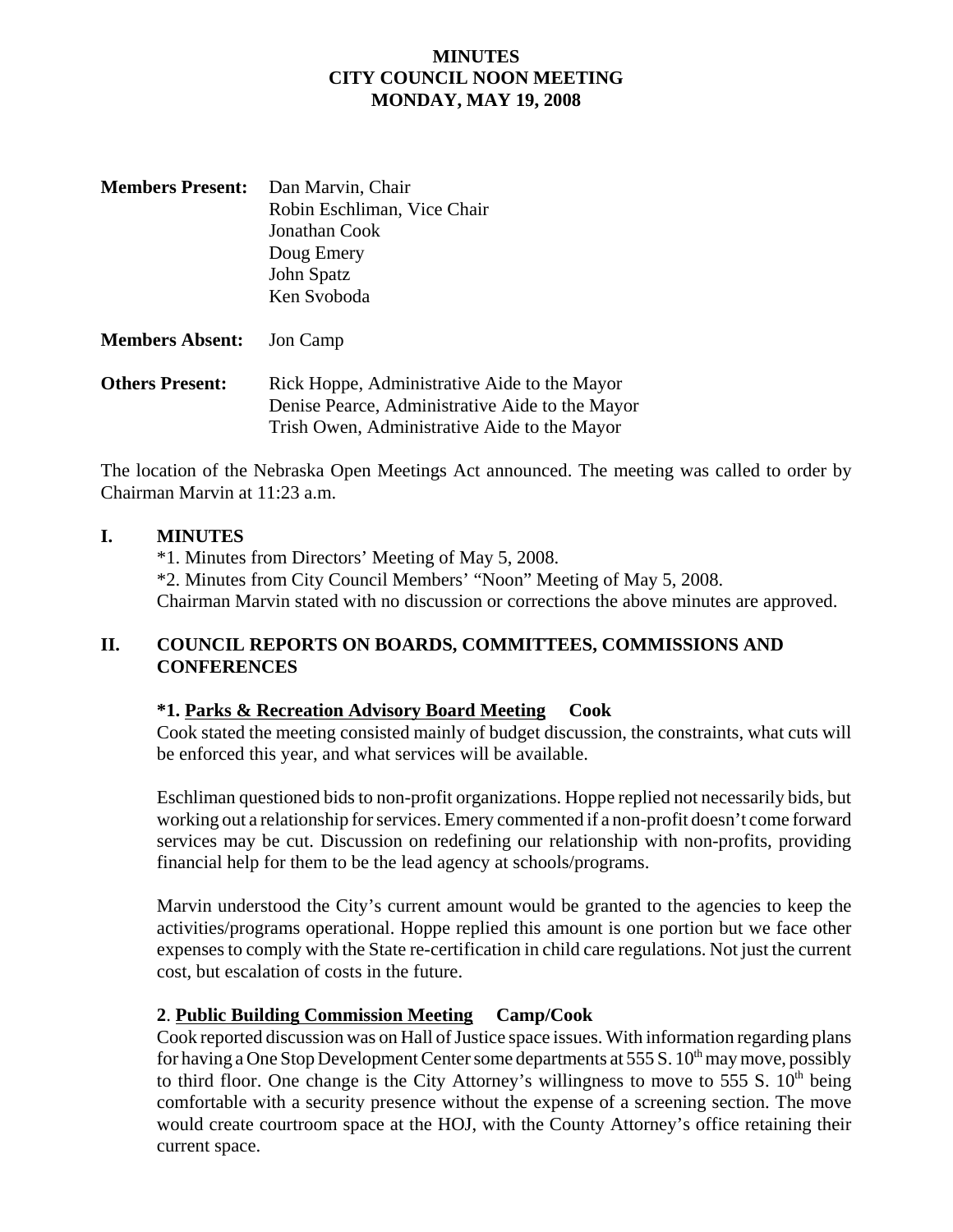The PBC decided on a new mail room provider. Eschliman asked for a jail update. Cook replied the jail was not discussed partly because they didn't know if the bond would pass.

The PBC will replace the "roof" under the granite slabs around the Hall of Justice, consisting of roofing material, spacers, with the granite sitting on top.

Working on parking rules. The Public Building Commission does not set rules stating where employees can and can't park. A rule has to be set as some City employees sometimes take public space, as it's closer, with the police being unable to ticket.

#### **3. Multicultural Advisory Committee Meeting Marvin**

Marvin and Pearce were unable to attend.

#### **4. Board of Health Meeting Svoboda**

Svoboda stated air pollution discussed regarding control regulations and standards. The main State users of Lincoln being the University, Kawasaki, those types of operations. Cook asked if any controversy? Svoboda replied it went through the Air Pollution Advisory Committee with no problems. Now meeting State and Federal requirements.

A larger issue was access to the Medicaid program administered by the State. We are the subcontractor with the State, with four subcontractors, including Sarpy and Douglas Counties.

Svoboda stated the HHS director gave direction to have this program under budget, with the \$3.4 million received yearly, and divided to include subcontractors, now being \$800,000. The Lincoln Lancaster County Health Department responded with only \$800,000 will not be doing public health, and this amount only affords a call center. Discussing with Joan Anderson, Lancaster County Medical Society, who is considering setting up a call center. Would be for predetermined Medicaid patients to find the allowed plan, with a referral of local doctors, and the \$800,000 covering the current four subcontractors. We provided a case/care management system, an outstanding service for \$3.4 million. Another problem is 11-12 FTE's being rifted.

Discussion on who utilized the services, and our program being actual health care management. Now users will hear options and have a list of referred doctors. Served approximately 75,000 people within three counties. Hoppe added the Health Department did write to HHS offering choices to help with costs. Svoboda commented some Medicaid patients will flounder and we'll see how this system works, but Lincoln made the decision based on the fact we're a public health agency, not a call center.

## **OTHER MEETINGS REPORTS:**

#### **III. APPOINTMENTS/REAPPOINTMENTS**

Pearce handed out Boards and Commissions Update. (Attachment A) She announced James Partington is up for a hearing and vote on June  $9<sup>th</sup>$  for the Planning Commission.

The Audit Advisory Board passed, by resolution, to consider department budgets. Marvin added Council has to pass a resolution asking for departments to be looked at. Eschliman asked if the Mayor had requests.

Marvin commented to possibly look at combining the inspections on mowing, snow scooping, weed height, graffiti, etc., if not technical in nature, into one person, being more efficient.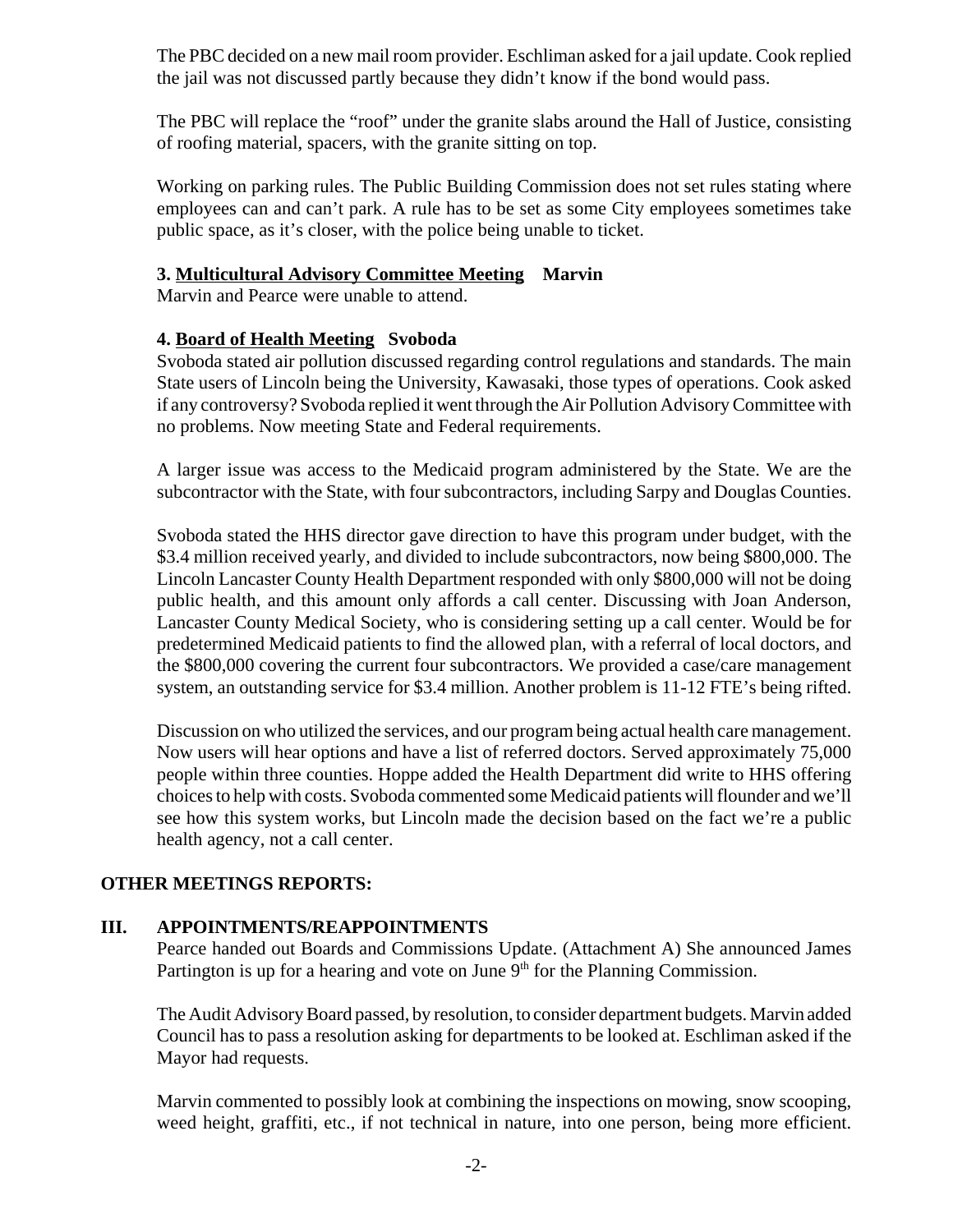Svoboda stated this could be put out to bid on certain types of inspection. Marvin also thought to look at issues on fines and fees.

Eschliman stated having no JBC over the Health Department should an internal auditor look at, or do we need an oversight structure? Hoppe said the JBC essentially exists to fund non-profit services, Health has Community Health Endowments. Eschliman asked about having an internal audit committee work on the CIP? Svoboda commented he envisions auditors looking for efficiencies, proper placement of dollars, allocating resources adequately. Some projects, like Antelope Valley, could be looked at to see if money is allocated appropriately. Pearce added the committee has a very broad assessment and envisions performance, managerial, financial audits.

## **IV. REQUESTS OF COUNCIL FROM MAYOR** - None

# **V. MISCELLANEOUS -** None

# **VI. CITY COUNCIL MEMBERS**

| Emery   | Questions have arisen regarding the RTSD quiet zones? Svoboda thought progress      |
|---------|-------------------------------------------------------------------------------------|
|         | would start approximately in June, and is a lengthy process with the railroads and  |
|         | the Service Transportation Board involved. The Cornhusker location would be         |
|         | first. Cook asked about $14th$ and Yankee Hill, and the Salt Creek area? Svoboda    |
|         | said they are being considered with discussion of closing two, because of State     |
|         | recommendations. Did submit a letter saying one or the other, not both. Hoping to   |
|         | have all done this year. Marvin added anytime track work is done within a certain   |
|         | number of feet, a railroad person has to be on site, requiring organizing days with |
|         | this person. Emery stated meeting minutes should reflect it is an on going process. |
| Svoboda | No comments                                                                         |
|         |                                                                                     |

| Cook  | No comments                                                                             |
|-------|-----------------------------------------------------------------------------------------|
| Spatz | No comments                                                                             |
|       | Eschliman Passed out recommendations from Council on the Weed Ordinance. (Attachment    |
|       | B) Also, she may have a conflict of interest with the building at $12th$ and P Streets. |
|       | Will step out of the room when voting.                                                  |
|       |                                                                                         |

Marvin No comments

# **VII. MEETINGS/INVITATIONS**

See invitation list.

## **VIII. ADJOURNMENT**

Chairman Marvin adjourned the meeting at 11:59 a.m.

W:\FILES\CITYCOUN\WP\Cm051908.wpd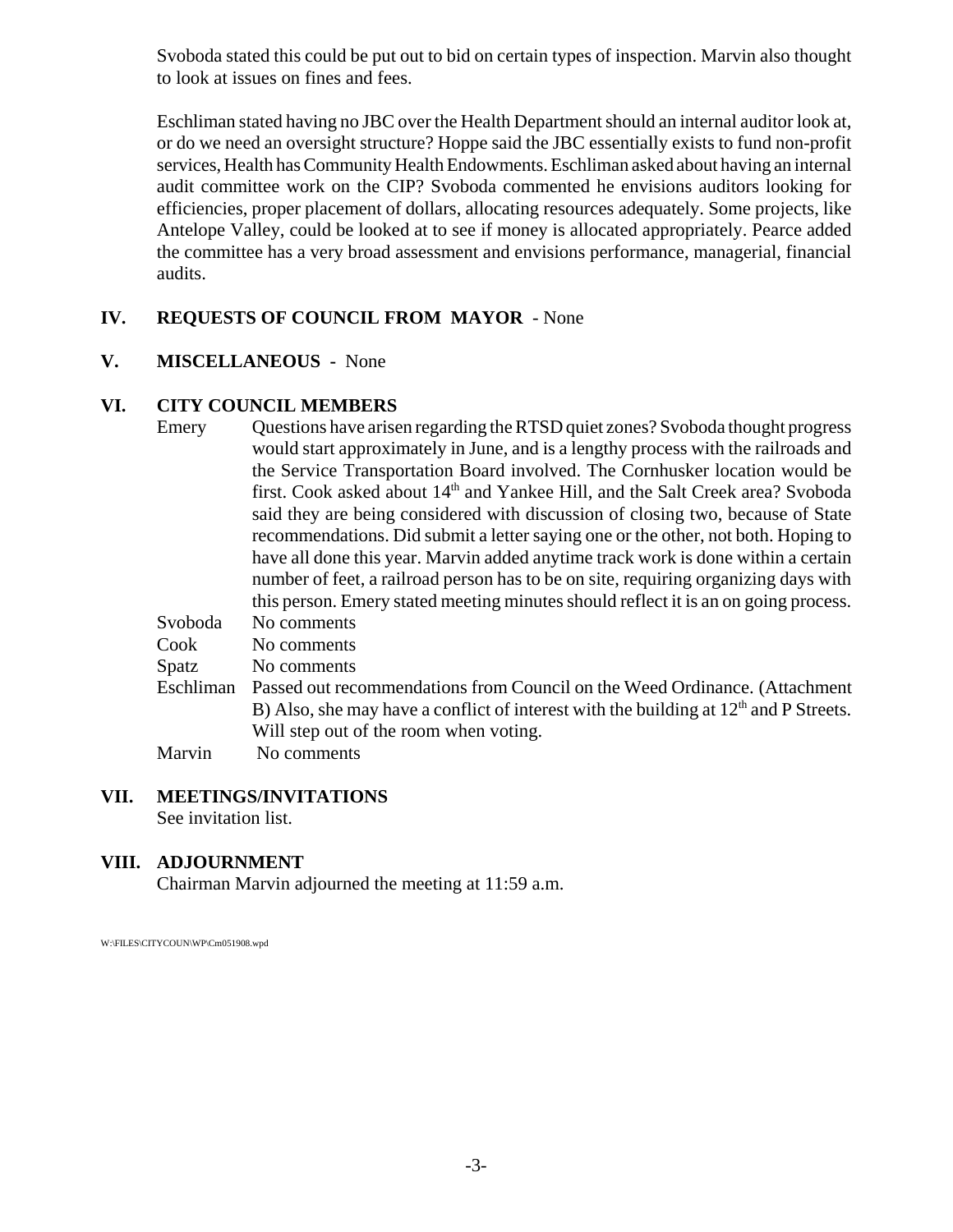attachment H

#### **MEMO**

**City Council** TO:

FROM: **Denise Pearce** Aide to the Mayor

DATE: May 19, 2008

**Boards and Commissions Update** RE:

#### **COUNCIL VOTE on May 19, 2008**

| Name<br>______ | Board/Commission       | Comments/Term Expiration |
|----------------|------------------------|--------------------------|
| Michelle Penn  | Urban Design Committee | New/2.1.11               |

#### **COUNCIL VOTE on June 2, 2008**

| Name              | Board/Commission              | Comments/Term Expiration             |
|-------------------|-------------------------------|--------------------------------------|
| Georgia Glass     | Lincoln Housing Authority Bd. | New/7.1.08 (replacing Kent Thompson) |
| Robert Ripley     | Historic Preservation Comm.   | Reappt./4.15.11                      |
| Bruce Helwig      | Historic Preservation Comm.   | Reappt./4.15.11                      |
| Rodrigo Cantarero | Lincoln-Lancaster BOH         | Reappt./4.15.11                      |
| Ken Svoboda       | Lincoln-Lancaster BOH         | Reappt./4.15.09                      |
| Dan. G. Petersen  | Veterans Memorial Garden      |                                      |
|                   | <b>Advisory Council</b>       | New/11.1.10                          |
| John Faz          | Veterans Memorial Garden      | New/11.1.09 (replacing C.M. "Beech"  |
|                   | Advisory Council              | Dale)                                |

#### **COUNCIL VOTE on June 9, 2008**

Name James W. Partington Board/Commission Lincoln/Lancaster County Planning Commission

# **By Executive Order**

Name Barbara Fraser Board/Commission Pedestrian/Bicycle Adv. Comm. Comments/Term Expiration

New/9.24.13 (replacing Robert Moline)

Comments/Term Expiration New/9.1.09 (replacing Christina Perry)